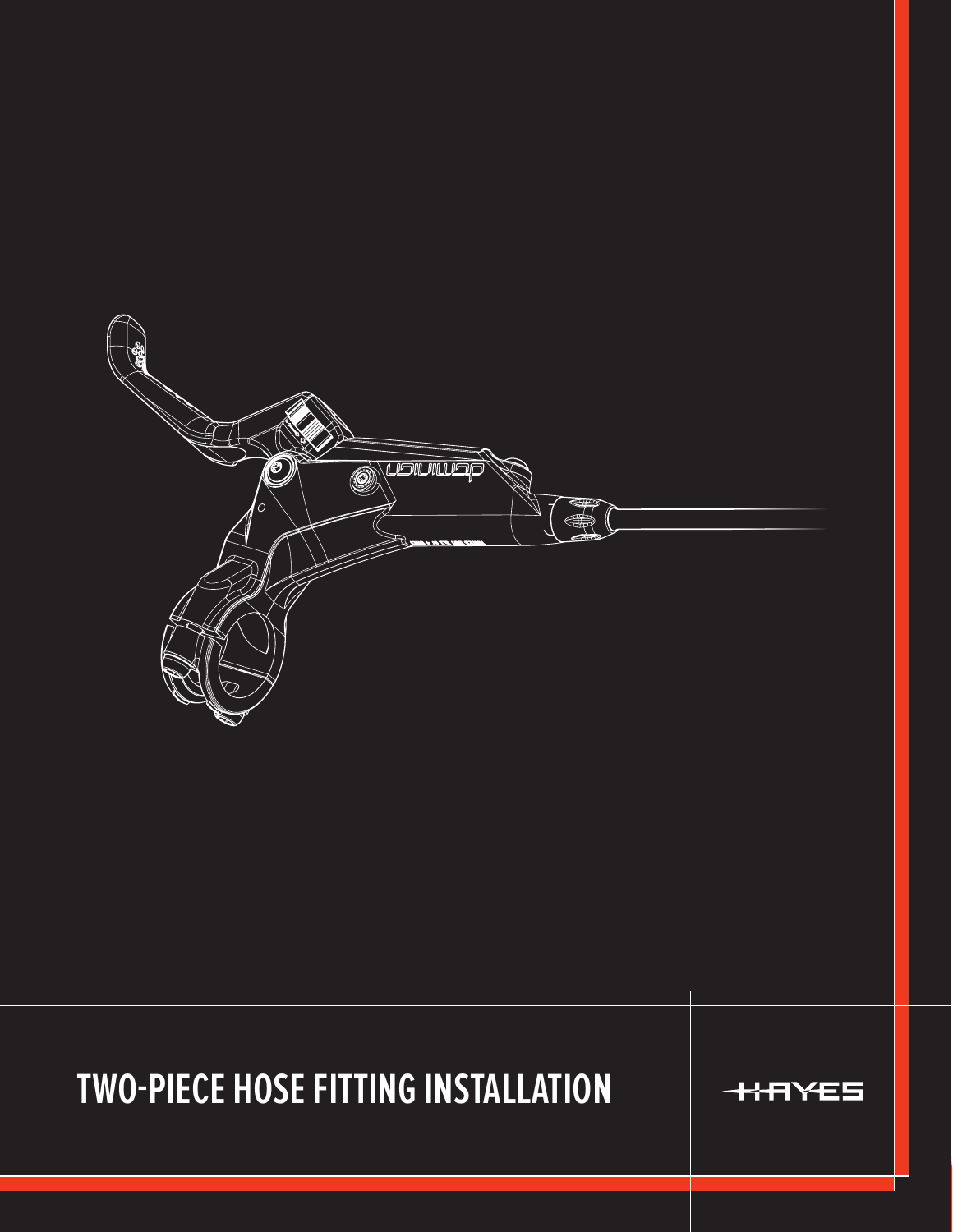## HAYES PERFORMANCE SYSTEMS WARRANTY

5800 W Donges Bay Rd Mequon, WI 53092

hayesdiscbrake.com

888.686.3472

Support: [hayesdiscbrake.com/support](https://hayesbicycle.zendesk.com/hc/en-us)

### **HAYES DISC BRAKE**

### **Limited Warranty:**

HAYES warrants its products to be free from defects in materials or workmanship under normal intended use for a period of one year (two years in European Union countries) from the date of purchase, subject to normal wear and tear. Unless otherwise prohibited by law, any such defective products will be repaired or replaced at the option of HAYES when received with proof of purchase, freight prepaid. This warranty does not cover breakage, bending, or damage that may result from crashes or falls. This warranty does not cover any defects or damage caused by alterations or modifications of HAYES products or by normal wear, accidents, improper maintenance, damages caused by the use of HAYES products with parts of different manufacturers, improper use or abuse of the product, application or uses other than those set forth in the HAYES instruction manual or failure to follow the instructions contained in the applicable HAYES instruction manual. Instruction manuals can be found on-line at www.https:// hayesbicycle.zendesk.com/hc/en-us. Any modifications made by the BUYER or any subsequent user will render the warranty null and void. This warranty does not apply when the serial number or production code has been deliberately altered, defaced or removed from the product. The cost of normal maintenance or replacement of service items, which are not defective, shall be the BUYER's responsibility. If permitted by local law, this warranty is expressly in lieu of all other warranties (except as to title), express or implied, and in particular and without limitation HAYES disclaims the implied warranties of merchantability or fitness for purpose If for any reason warranty work is necessary, return the component to the place of purchase or contact your dealer or local HAYES distributor. In the USA, contact HAYES for a return authorization number (RA#) at (888) 686-3472 or techsupport@hayesbicycle.com. In Canada, Manitou service and warranty is available through Smithtech [ (778) 987-6827 or manitouzac@gmail. com] or S4 Suspension [ (450) 504-1148 or myriam@s4suspension.com]. In Europe, HAYES can be reached directly at +49 89 203237450 or techsupporteu@hayesbicycle.com. European customers can also contact their dealer or local HAYES distributor. Customers in countries not listed should contact their local HAYES dealer or distributor

### **Limitation of Liability.**

Unless required by mandatory law, HAYES shall not be liable for any incidental, indirect, special or consequential damages. This warranty does not apply to normal wear and tear. Wear and tear parts are subject to damage through normal use, failure to service according to recommendations or riding in conditions other than recommended. The cost of normal maintenance or replacement of service items, which are not defective, shall be paid for by the original purchaser. Wear and tear parts that will not be replaced under warranty include but are not limited to the following:

| <b>Bushings</b>           | Dust Seals                   | Stripped or Worn Bolts         |
|---------------------------|------------------------------|--------------------------------|
| Rear Shock Mount Hardware | Air Seals and/or O-rings     | Remote Lockout Cable           |
| Handlebar grips           | <b>Upper Stanchion Tubes</b> | Lower Stanchion Tubes (Dorado) |
| <b>Tubeless Valves</b>    | Tubeless Tape                | Pads                           |
| Rotors                    | <b>Bearings</b>              | Gloves                         |

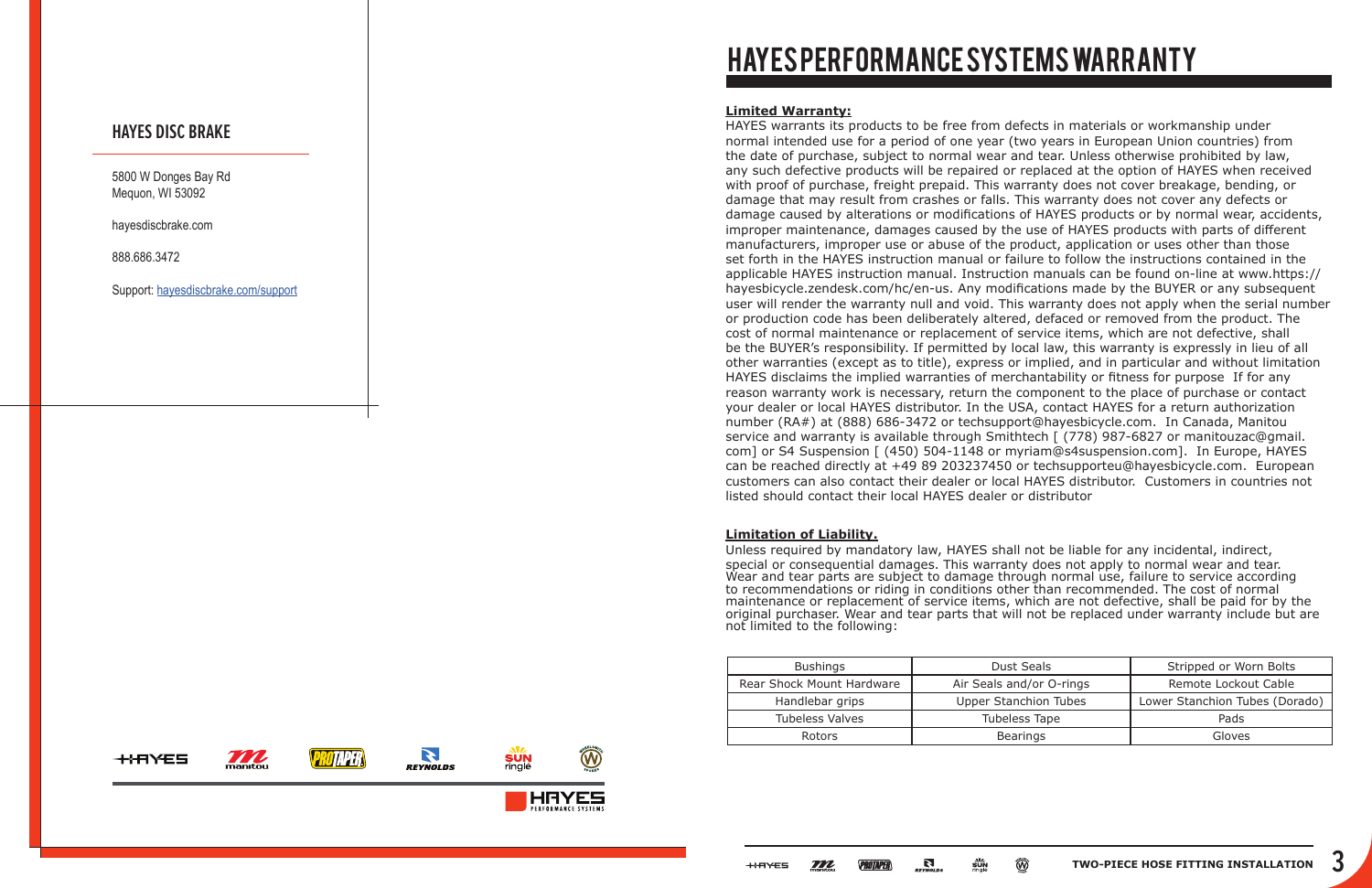This manual is intended to provide the information necessary for installing Hayes two-piece hose fitting.

# INTRODUCTION SAFETY INFORMATION

We highly recommend that service to this brake be performed by a certified bicycle mechanic. Failure to follow instructions presented in this manual could lead to serious injury or death. Any questions about the servicing of this brake or the manual itself should be directed to Hayes Customer Support at:

### **! WARNING !**

| <b>Hayes</b><br><b>Bicycle</b><br><b>USA</b> | 5800 W Donges Bay Road Mequon WI 53092     |
|----------------------------------------------|--------------------------------------------|
|                                              | Phone: 888.686.3472                        |
|                                              | Email: techsupport@hayesbicycle.com        |
|                                              | Support: hayesbicycle.zendesk.com/hc/en-us |

| <b>Hayes</b>   | Dirnismaning 20 a 85748 Garching (b. Munich) Germany |
|----------------|------------------------------------------------------|
| <b>Bicycle</b> | Phone: +49 89 203237450                              |
| <b>Europe</b>  | Email: techsupportEU@hayesbicycle.com                |

| <b>Hayes</b>   | 16F, No. 37, Sec. 3 Mincyuan E. Rd. Zhongshan District |
|----------------|--------------------------------------------------------|
| <b>Bicycle</b> | Taipei City 10476 Taiwan ROC                           |
| <b>Asia</b>    | Phone: 886-2-2518-1108                                 |

As a serious rider you are well aware of the need to practice safety in all aspects of the sport. This includes service and maintenance practices as well as riding practices. Before each ride, always check your brakes for proper function and the brake pads for wear. When you ride, always wear a helmet.

When you need to install any of the disc brake components, that installation work should be done by a qualified technician with the proper tools. Improper installation could cause severe or fatal injuries.

### **! WARNING !**

This brake has been designed for use on a single person mountain bike. The use on any other vehicle or device will void the warranty and can cause serious injury.

### **! WARNING !**

With use, disc brake components may become very hot. Always allow components to cool before attempting to service your bike.

### **! WARNING !**

When following any of the procedures below, be sure to keep your hands and fingers from getting caught in the disc. Failure to do so could result in injury.

### **! WARNING !**

Do not adjust the caliper while the wheel is spinning.

### **! WARNING !**

Do not adjust the caliper while the caliper is hot.

### **! WARNING !**

If your bike is involved in a fall or crash it is recommended your brakes are checked by a qualified mechanic before riding to ensure they are functioning properly. The following checks should be performed: Check that all components are securely mounted to the handlebar,frame, fork, or wheel; check for proper pad installation and retention; check that the brake builds and holds pressure; check hose and fittings for kinks or leaks; check master cylinder body and caliper for damage. Always have a qualified bike mechanic check your brakes if you suspect damage.

### **! WARNING !**

The Hayes Dominion brake system uses DOT 5.1 fluid. Any spilled on the brake assembly, bike or otherwise should be cleaned up with isopropyl alcohol. The brake rotor and pads should only be cleaned with isopropyl alcohol (not disc brake cleaner).



### **! WARNING !**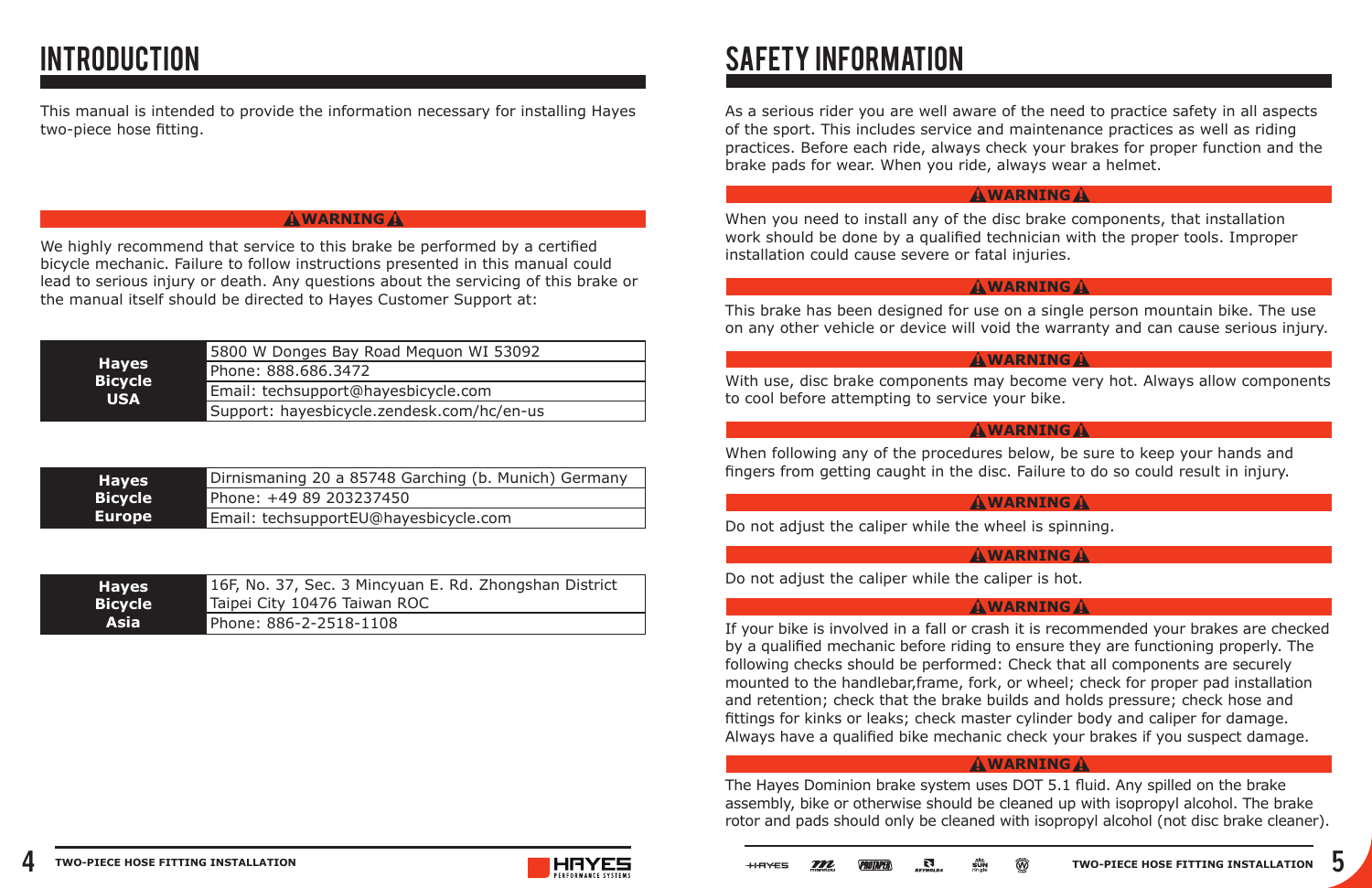

Ensure the hose end has been cut smooth and square using a Jagwire Pro Hydraulic Hose Cutter or similar tool. If an internal routing tool has been used make sure the section of hose contacting the tool has been removed.

Place the olive in the master cylinder with the open side facing out. Thread the compression nut in until it just contacts the olive (do not tighten).

Install the insert into the hose until the head is flush using a Jagwire Needle Driver or similar tool.

# two-PIECE HOSE FITTING INSTALLATION two-PIECE HOSE FITTING INSTALLATION

1

2

3

Install the nose cone onto the hose. Isopropyl alcohol can be used for easier installation.



Mark a line on the hose 18mm from the end of the insert.

Using an 8mm crowfoot flare nut wrench torque the compression nut to 70±5 in·lbf (7.9±0.6 N·m, 81±6 kgf·cm).

Push the hose completely into the master cylinder until it bottoms out. The 18mm line on the hose will sit flush with the end of the compression nut. 6

> Bleed the brake (see bleed instructions) and clean with isopropyl alcohol, then slide the nose cone down to cover the compression nut.

4



7

8